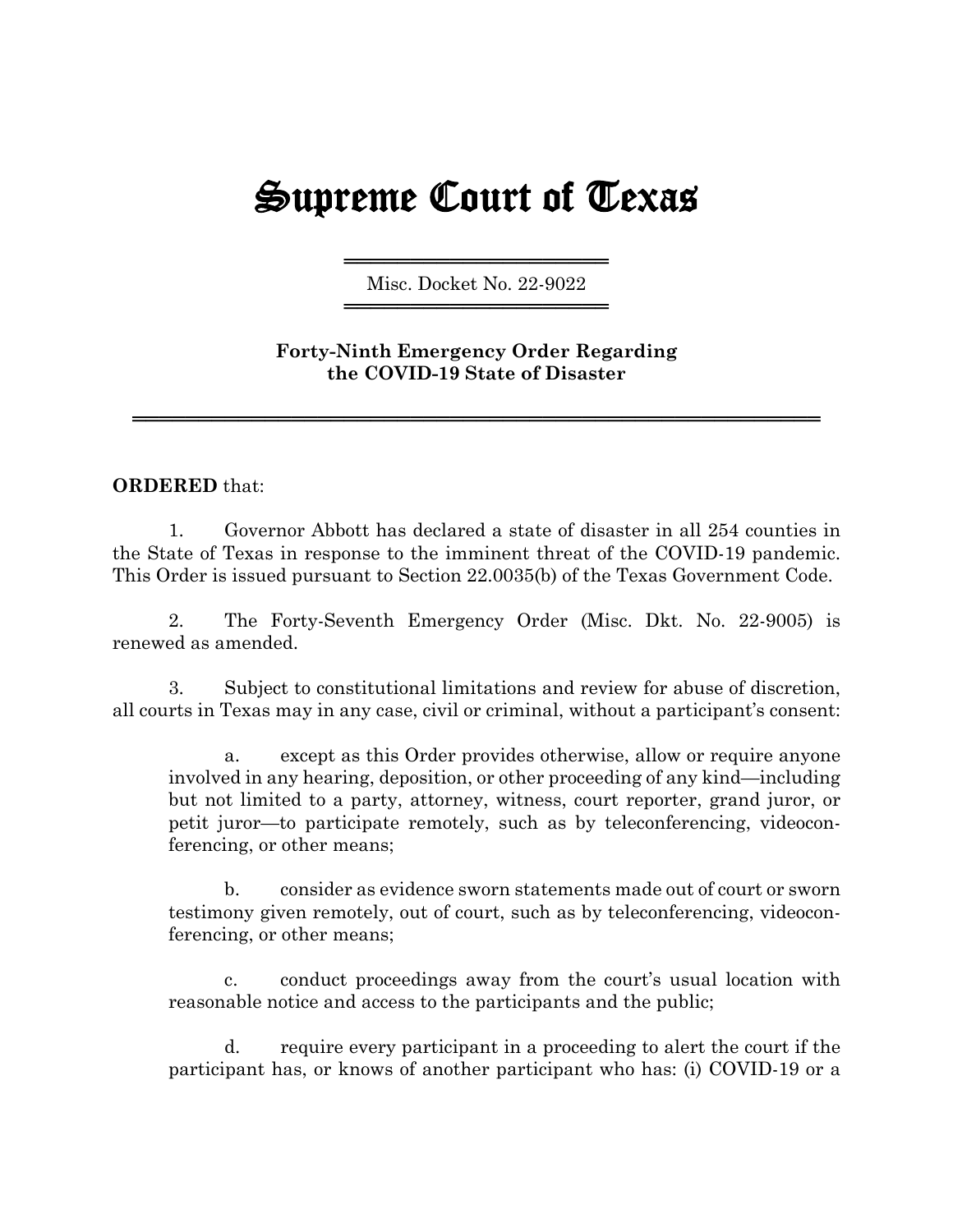fever, chills, cough, shortness of breath or difficulty breathing, fatigue, muscle or body aches, headache, sore throat, loss of taste or smell, congestion or runny nose, nausea or vomiting, or diarrhea; or (ii) recently been in close contact with a person who is confirmed to have COVID-19 or exhibiting the symptoms described above;

e. take any other reasonable action to avoid exposing court proceedings and participants to the threat of COVID-19.

4. In any proceeding under Subtitle E, Title 5 of the Family Code, the dismissal date may be extended by the trial court, without a participant's consent, as follows:

a. for any such proceeding that, on May 26, 2021, had been previously retained on the court's docket pursuant only to Section 263.401(b) or (b-1), the court may extend the dismissal date for a stated period ending no later than February 1, 2022;

b. for any such proceeding that, on May 26, 2021, had not been previously retained on the court's docket pursuant to Section 263.401(b) or (b-1), the court may extend the initial dismissal date as calculated under Section 263.401(a) for a stated period ending no later than April 1, 2022; or

c. for any such proceeding that is filed on or after May 26, 2021, the court may extend the initial dismissal date as calculated under Section 263.401(a) only as provided by Section 263.401(b) or (b-1).

5. The Regional Presiding Judge of a trial court's administrative judicial region may further extend the dismissal date in paragraph 4 without a participant's consent upon good cause shown by the requesting trial court. Before requesting further extension of the dismissal date by the Regional Presiding Judge, the trial court should consider the use of alternative dispute resolution under Section 153.0071 of the Family Code and Section 154 of the Civil Practice and Remedies Code. Any extension or extensions granted by the Regional Presiding Judge, whether granted under this Order, the Forty-Seventh Emergency Order, or both, must not exceed 60 days cumulatively.

6. Courts may continue to use reasonable efforts to conduct proceedings remotely.

Misc. Docket No. 22-9022 Page 2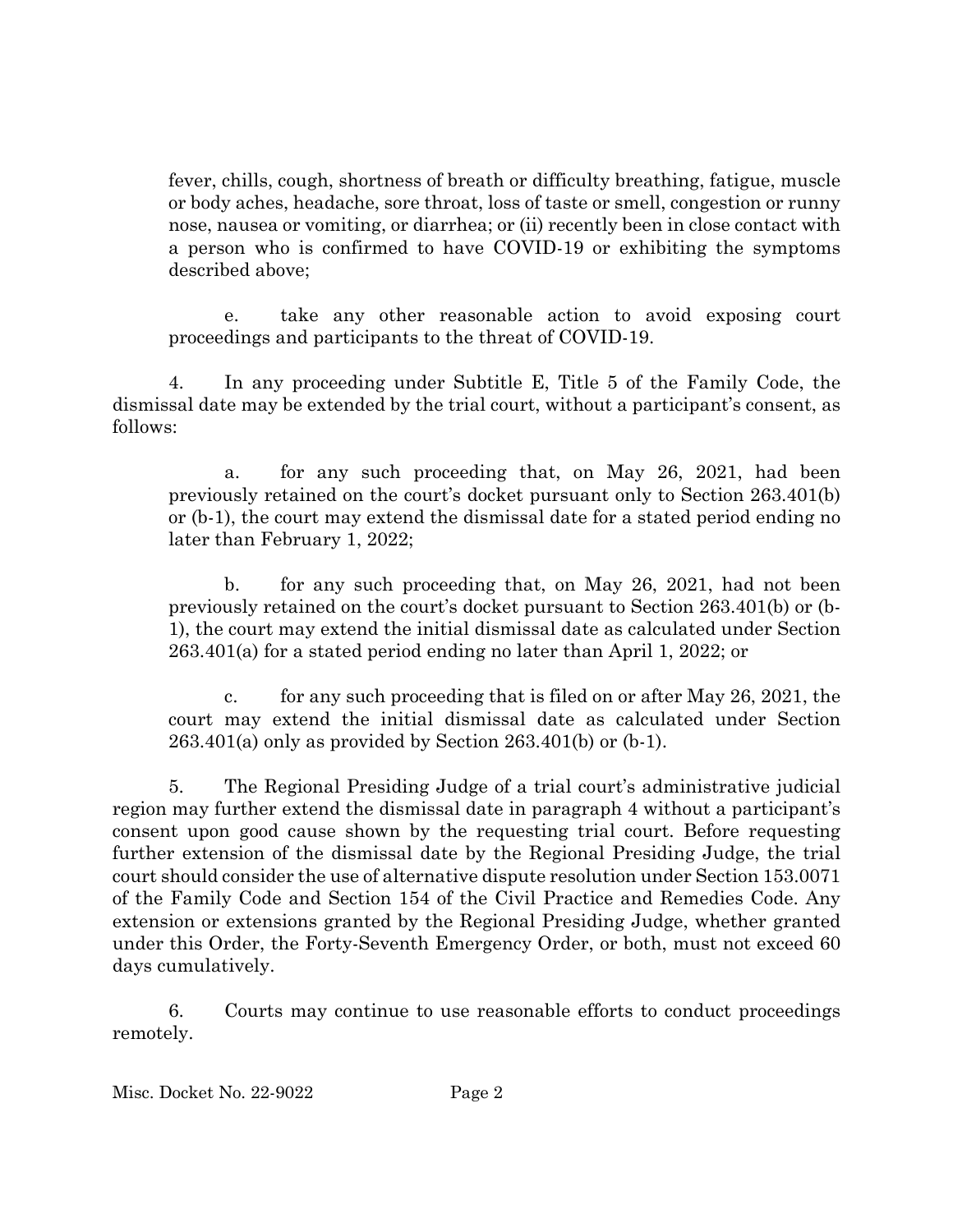a. In criminal cases where confinement in jail or prison is a potential punishment, remote jury proceedings must not be conducted over the objection of the defendant or the prosecutor.

b. In all other cases, remote jury proceedings must not be conducted unless the court has considered on the record or in a written order any objection or motion related to proceeding with the jury proceeding at least seven days before the jury proceeding or as soon as practicable if the objection or motion is made or filed within seven days of the jury proceeding. A timely filed objection may be granted for good cause.

c. Except in a non-binding jury proceeding, a court may not permit or require a petit juror to appear remotely unless the court ensures that all potential and selected petit jurors have access to technology to participate remotely.

7. The chief justice of a court of appeals, the local administrative district judge, and the presiding judge of a municipal court are encouraged to adopt minimum standard health protocols for court participants and the public attending court proceedings that will be employed in the courtroom and in public areas of the court building, and have the authority to mandate compliance with those minimum standard health protocols.

8. The Office of Court Administration should issue, and update from time to time, best practices to assist courts with safely and effectively conducting in-person and remote court proceedings under this Order.

9. This Order is effective April 1, 2022, and expires June 1, 2022, except as otherwise stated herein, unless extended by the Chief Justice of the Supreme Court.

10. The Clerk of the Supreme Court is directed to:

a. post a copy of this Order on www.txcourts.gov;

b. file a copy of this Order with the Secretary of State; and

c. send a copy of this Order to the Governor, the Attorney General, and each member of the Legislature.